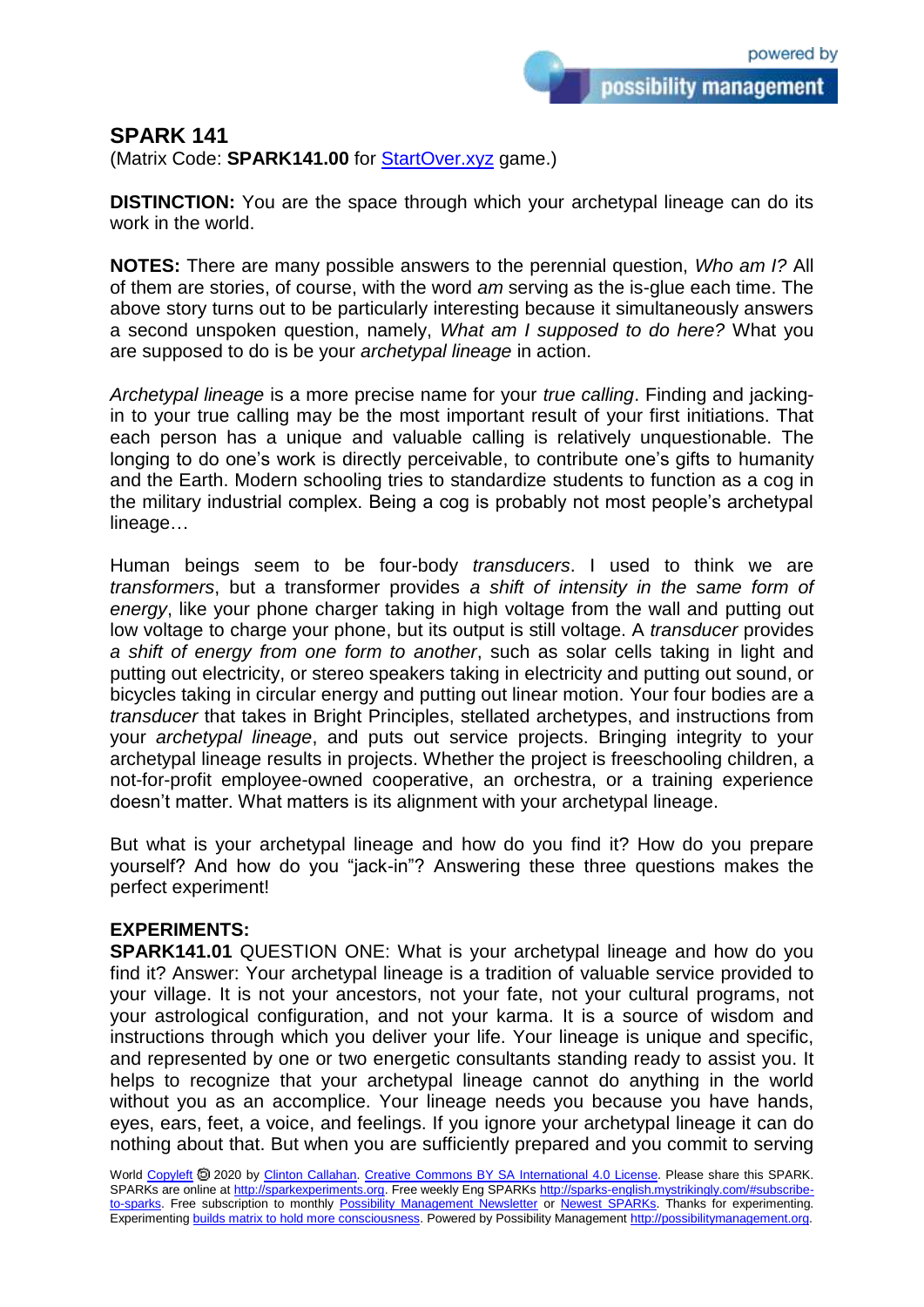your archetypal lineage and the lineage accepts you, an incredible intelligence and energy flows through you into your workspace and the people you are serving. A little of that energy rubs off onto you, too, as a personal benefit. Your health seems invigorated. Your luck improves. Intuitions and coincidences increase far beyond the ordinary. The reason for this is your archetypal lineage requires you to have an increased wellbeing for doing what it needs you to do. In terms of finding your archetypal lineage you don't have to look far. Long before you can language what your archetypal lineage is has waited patiently behind you unnamed, a sleeping dragon that awakens through the catalyst of your commitment.

**SPARK141.02** QUESTION TWO: How do you prepare yourself? Answer: Build matrix. Go steadfastly through your healing and initiatory processes, one after another, without rushing. Persist on the path. Keep inquiring about yourself. Keep asking for feedback and coaching from your closest circle of friends ... as well as from your greatest enemies. (As David Gerrold says in *A Rage for Revenge*: *There is no enemy. We are all sacrifices to evolution*.) How do you prepare yourself to represent a lineage of special services that goes back beyond time? That has jobs for you to do beyond your Box's wildest imagination? That provides hidden talents for you to unfold and assistance from a rich depth of previous experience not all of which was your own? How to prepare? Keep expanding your Box. A first step is to distill your Bright Principles (see Chapter 8 of the *Conscious Feelings* book for exact instructions). Your 3 to 6 Bright Principles serve as an energy and clarity resource for your archetypal lineage. Trying to jack-in to your archetypal lineage without previously distilling your Bright Principles would be like buying a space ship but having no fuel to fly it. After distilling your Bright Principles it is useful to find or make a talisman or pendant to hang around your neck with strong resonance to your archetypal lineage even if you can't name it yet. Finding the resonance helps you name the lineage. Don't wear this amulet as jewelry but rather as a reminding factor that your lineage is waiting for you, and later as a gateway tool for immediate access. (HINT: Medieval festivals attract natural-materials craftsmanship that radiates the elegant and powerful essence of archetypal lineages.) Also wear bits of clothing from your lineage, a belt, a hat, a vest, a pouch, some leather or wool items. Learn to make and use the hand-tools of your lineage. Search in books for descriptions of services the village needs and find your place. Make it a practice to do one thing each day which is unusual from the perspective of modern culture but which feels deeply familiar to your archetypal lineage. Try to not pre-plan this. Rather follow intuitive impulses, such as: measure the distance a plant has grown since yesterday, taste a wild herb (HINT: If you don't know it, then taste only a tiny bit, insalivate it well and watch your reflex to spit or swallow) or a dew drop, time how long you can hold your breath or how fast you can run up 5 flights of stairs, save buttons and small bits of rusted metal in a belt pouch, hold a stone up to the sun to study how the fine crystalline structure reflects different colors of light, chant for an hour, spin until you are dizzy but keep your center, make baby duck sounds, hold out your arms with the palms up while standing in line at the post office, imitate a sea lion's movements, carve a wooden spoon – carry it wherever you go and eat only with that for a month, practice energizing your hands (by centering yourself, rubbing the palms of your hands rapidly together until they get warm, and clapping them together once loudly) then place your hands on people when they are in various conditions of pain or upset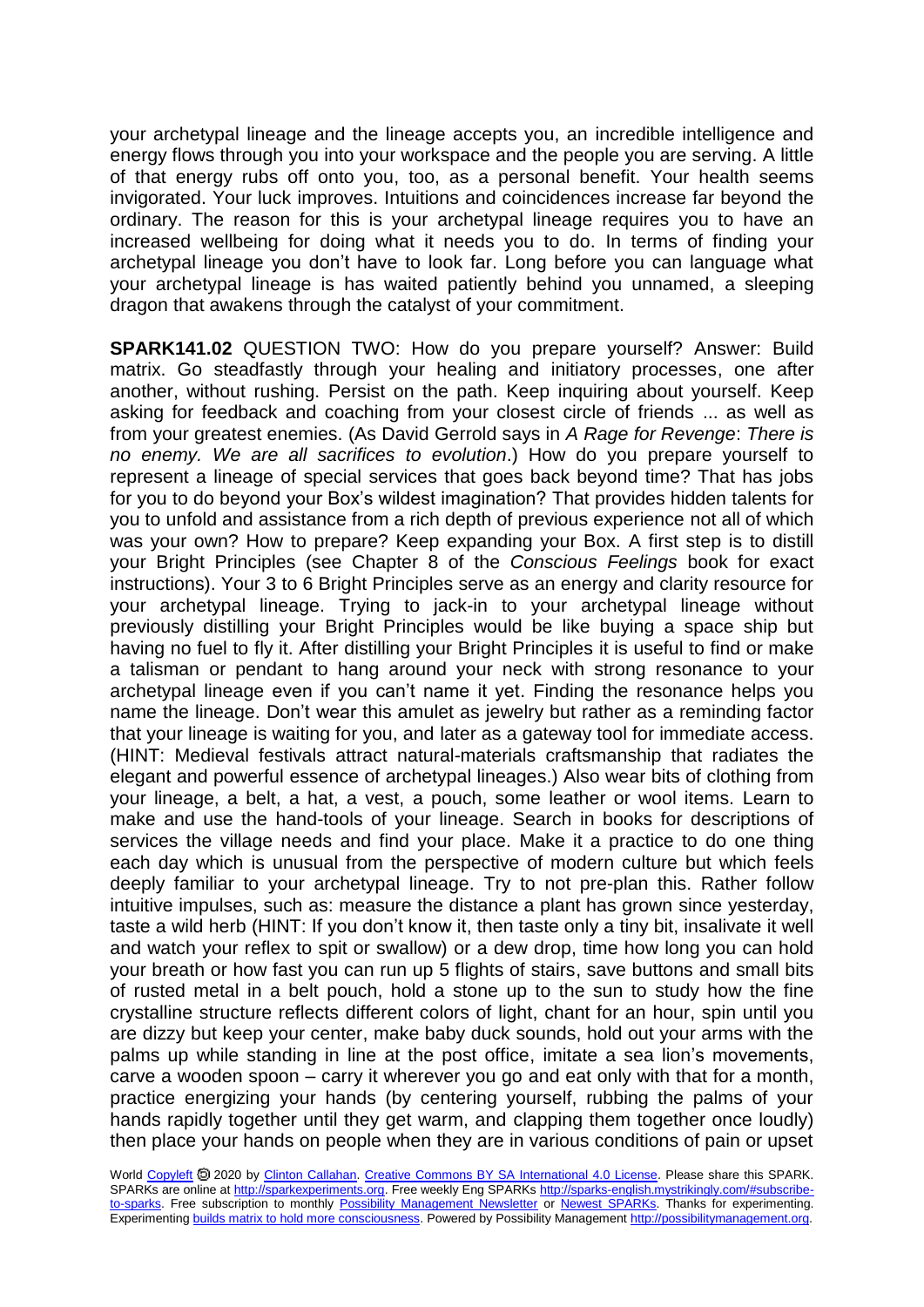(HINT: *Ask their permission first!* For example, say, *"Is it okay with you if I put my hands on your head and stomach?"*), make detailed drawings of faces of people who are on a quest, stand downtown on a box and speak spontaneous clarifications for people passing by for 20 minutes each week, cook and eat utterly simple foods such as tsampa from Tibet or gofio from Tenerife (roasted grains ground to a meal and mixed with warm water into a pasty ball). These and many other actions build matrix that support you reconnecting to your archetypal lineage.

**SPARK141.03** QUESTION THREE: How do you jack-in? Answer: Jacking-in to your archetypal lineage starts Phase III of feelings work – consciously using archetypal feelings to serve something greater than yourself. Phase I of feelings work is learning to feel. Phase II of feelings work is using adult feelings. Phase III of feelings work requires initiatory preparations including: distinguishing between your Box and your Being, declaring your center / grounding cord / bubble of personal space / cube of public work space, completion loops, possibility listening, possibility speaking, discovery speaking, dragon speaking, taking back your center from external authorities (essentially this means starting your own country), unmixing your feelings, distinguishing between your feelings and the three kinds of emotions, stellating and practically applying your four feelings archetypes, completing incomplete communications, going into the gap to make your Box optional, distinguishing and naming your Gremlin, putting your Gremlin on a regular feeding schedule, giving your Gremlin interesting jobs to do that your Box cannot do, distilling your Bright Principles in the Distilling Destiny Process, distilling your Shadow Principles in the Hidden Purpose Process, finding your hidden competing commitments, cleaning out your relationship space, doing the Unfolding Initiation, the Calling-Your-Being-Through Initiation, unleashing your fears in the Diaphragm Initiation, the Growing-Up (Mom and Dad) Initiation, the Dying Initiation, getting your balls back from your mother and your center back from your father, the Belief-Cleanout Initiation, 7 to 10 old / new decision processes from childhood and previous lives, the "I-Am" Initiation, the Archetypal Man / Woman Initiation, sewing up the splits in your brain surgery, doing the trust replacement surgery to get your imagination back, detecting your mindmachines, getting skillful with the 13 energetic tools on the Possibility Manager toolbelt, getting skillful with the 7 Possibility Manager core skills, learning to navigate space and create possibility in all three worlds, and learning why people cannot commit to you in the anaconda process.

Clearly accomplishing all these initiations is a matter of several years of serious work. In next culture, where initiation is central and other matters of village life conform to the needs of adulthood initiatory processes, Phase I and Phase II initiations would start in your late teens and be finished in your early twenties, then Phase III would continue for decades until you become an elder. Since most readers are no longer in their teens, preparations involve several years of dramatic liquid states. You can do it. If you have not accomplished some of these initiations, contact your local Possibility Trainers and ask them to deliver what you need at their next *Possibility Lab*. Once you are prepared the actual procedure for connecting to your archetypal lineage is straightforward. This would happen in a *PLab*, in front of witnesses, during a ceremony of great significance, after which your archetypal lineage puts you almost immediately to work. Archetypal lineages I have heard of include: guardian of the